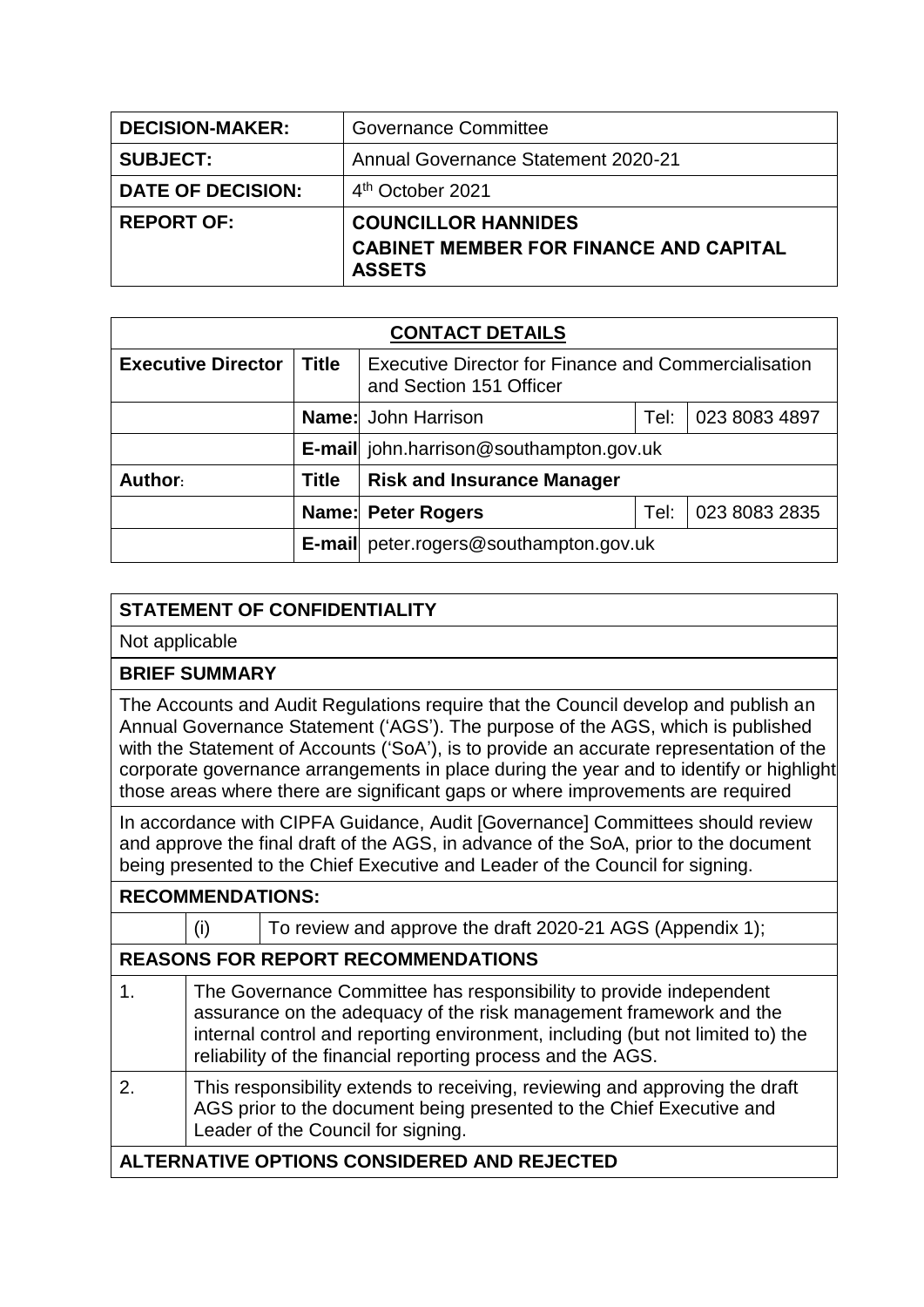| 3.                                  | No alternative options have been considered. The development and<br>publication of an AGS is a requirement under the Accounts and Audit<br>Regulations.                                                                                                                                                                                                                                                                                                                                                                                                           |  |  |
|-------------------------------------|-------------------------------------------------------------------------------------------------------------------------------------------------------------------------------------------------------------------------------------------------------------------------------------------------------------------------------------------------------------------------------------------------------------------------------------------------------------------------------------------------------------------------------------------------------------------|--|--|
|                                     | <b>DETAIL (Including consultation carried out)</b>                                                                                                                                                                                                                                                                                                                                                                                                                                                                                                                |  |  |
| 4.                                  | At the meeting on 26th July 2021, the Governance Committee was invited to<br>comment on an early draft of the AGS. This is in accordance with CIPFA<br>guidance which recommends that "the AGS is first reviewed by members of<br>the Audit [Governance] Committee at an early stage to allow comments and<br>contributions to be made.                                                                                                                                                                                                                           |  |  |
| 5.                                  | The most significant change to the revised draft 2020-21 AGS is the inclusion<br>of the highlighted section regarding the 'Impact of the Covid-19 Pandemic on<br>Governance'. The Committee will recall that the previous draft referred to this<br>section needing to be completed, recognising that in accordance with CIPFA<br>guidance, the AGS should be current at the time that it is published. For the<br>same reason the section that makes reference to the Corporate Plan has also<br>been revised to make reference to the 2021-2025 Corporate Plan. |  |  |
| 6.                                  | The other updates and amendments, as highlighted, incorporate the<br>comments at the last Governance Committee meeting together with further<br>updates or clarifications received from officers.                                                                                                                                                                                                                                                                                                                                                                 |  |  |
| 7.                                  | The revised draft AGS was reviewed by the Executive Management Board on<br>1 <sup>st</sup> September 2021. It was also shared with the Chief Executive on 9 <sup>th</sup><br>September 2021 and with the Leader of the Council on 14 <sup>th</sup> September 2021.<br>This was in recognition that they will be required to sign the final approved<br>version.                                                                                                                                                                                                   |  |  |
| 8.                                  | As per the process adopted in previous years, and in accordance with good<br>practice, the Governance Committee will be provided with a mid-term update<br>report in respect of the status of the 'Planned Actions'.                                                                                                                                                                                                                                                                                                                                              |  |  |
|                                     | <b>RESOURCE IMPLICATIONS</b>                                                                                                                                                                                                                                                                                                                                                                                                                                                                                                                                      |  |  |
|                                     | <b>Capital/Revenue</b>                                                                                                                                                                                                                                                                                                                                                                                                                                                                                                                                            |  |  |
| 9.                                  | <b>None</b>                                                                                                                                                                                                                                                                                                                                                                                                                                                                                                                                                       |  |  |
| <b>Property/Other</b>               |                                                                                                                                                                                                                                                                                                                                                                                                                                                                                                                                                                   |  |  |
| 10.                                 | <b>None</b>                                                                                                                                                                                                                                                                                                                                                                                                                                                                                                                                                       |  |  |
|                                     | <b>LEGAL IMPLICATIONS</b>                                                                                                                                                                                                                                                                                                                                                                                                                                                                                                                                         |  |  |
|                                     | Statutory power to undertake proposals in the report:                                                                                                                                                                                                                                                                                                                                                                                                                                                                                                             |  |  |
| 11.                                 | The Accounts and Audit (England) Regulations 2015, as amended by the<br>Accounts and Audit (Coronavirus) (Amendment) Regulations 2020 require<br>that the Council must each financial year conduct a review of the<br>effectiveness of the system of internal control and prepare an AGS for<br>approval by a committee or members of the authority. The AGS must be<br>approved in advance of the relevant authority approving the statement of<br>accounts.                                                                                                     |  |  |
|                                     | <b>Other Legal Implications:</b>                                                                                                                                                                                                                                                                                                                                                                                                                                                                                                                                  |  |  |
| 12.                                 | None                                                                                                                                                                                                                                                                                                                                                                                                                                                                                                                                                              |  |  |
| <b>RISK MANAGEMENT IMPLICATIONS</b> |                                                                                                                                                                                                                                                                                                                                                                                                                                                                                                                                                                   |  |  |